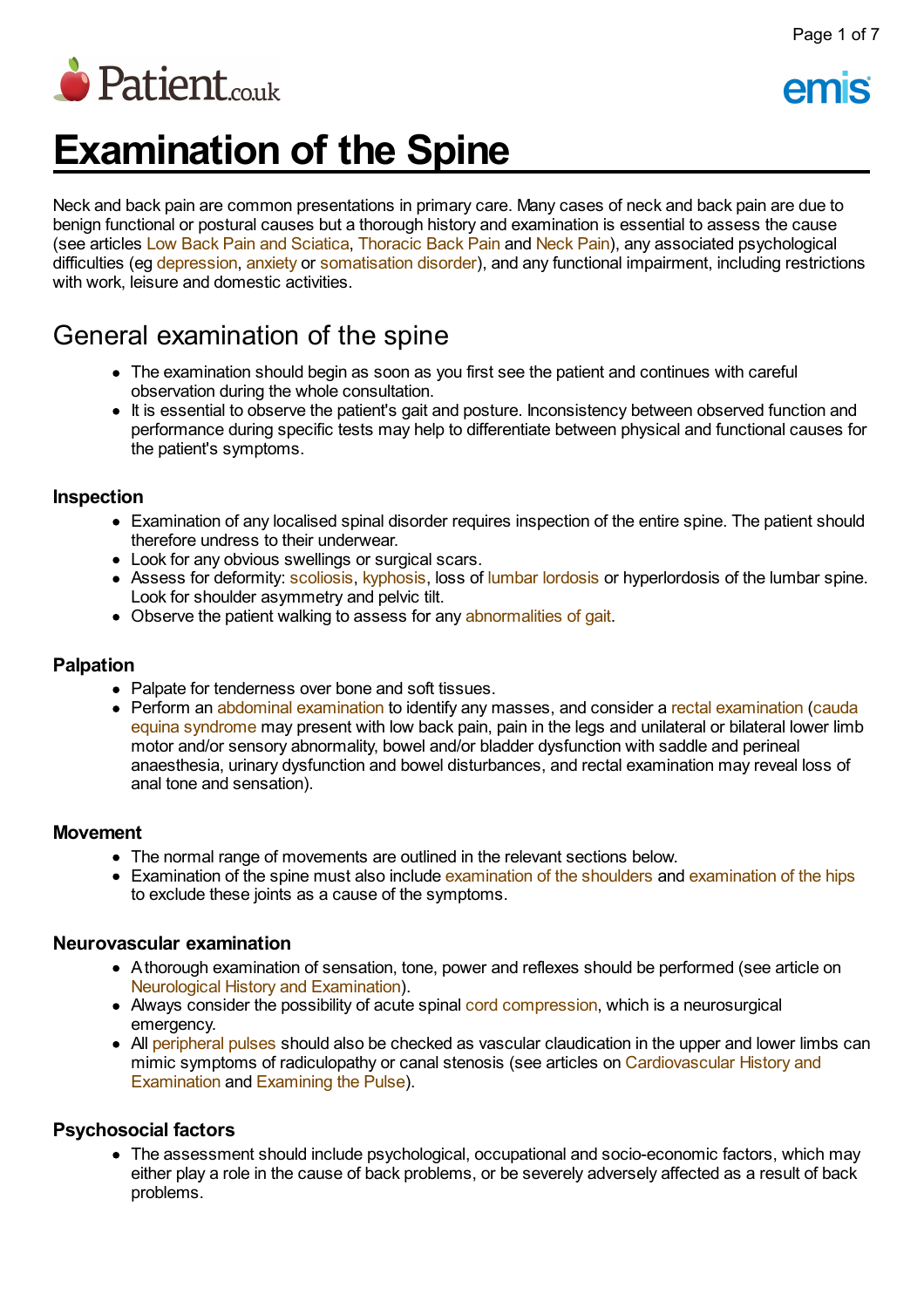- Waddell's signs have been used to indicate non-organic or psychological component to chronic low back pain: [1]
	- Superficial non-anatomical tenderness.
	- Overreaction
	- Pain on simulated manoeuvres: pain on axial loading of skull, pain on passive rotation of shoulders and pelvis.
	- Straight leg raise testing discrepancy: straight leg raising when sitting and when supine not consistent; sitting test performed while distracting patient.
	- Non-physiological examination: non-dermatomal sensory loss, cogwheel or give-way weakness
- A full psychiatric [assessment](http://www.patient.co.uk/search.asp?searchterm=PSYCHIATRIC+ASSESSMENT&collections=PPsearch) may be required.

# Neck examination

Neck problems are common in general practice, either chronic discomfort, such as with cervical [spondylosis,](http://www.patient.co.uk/search.asp?searchterm=CERVICAL+SPONDYLOSIS&collections=PPsearch) or following acute trauma, eg [whiplash](http://www.patient.co.uk/search.asp?searchterm=WHIPLASH+INJURY&collections=PPsearch) injuries following road traffic accidents. Evaluation of any neurological symptoms in the upper limbs must include an [assessment](http://www.patient.co.uk/search.asp?searchterm=SPINAL+CORD+COMPRESSION&collections=PPsearch) of possible causes in the neck. Spinal cord compression in the neck may lead to lower limb problems and [abnormal](http://www.patient.co.uk/search.asp?searchterm=GAIT+DISORDERS&collections=PPsearch) gait, as well as bladder and bowel disturbance.

# **Neck inspection**

- Deformity: may be seen in cervical spondylosis or acute [torticollis](http://www.patient.co.uk/search.asp?searchterm=TORTICOLLIS&collections=PPsearch).
- Instability of the cervical spine: check that the patient can easily support their head (obvious if mobile but instability may be missed in a supine patient).
- Abnormal head posture may be due to neck problems but also other causes, eg weakness of the ocular muscles.
- Asymmetry, eg of scapulae, or supraclavicular fossae, eg [Pancoast's](http://www.patient.co.uk/search.asp?searchterm=PANCOAST+S+SYNDROME&collections=PPsearch) syndrome due to a malignant tumour at the apex of the lung.
- [Torticollis](http://www.patient.co.uk/search.asp?searchterm=TORTICOLLIS&collections=PPsearch) (affected side and chin often tilted to opposite side) or sternomastoid 'tumour' in infants. Causes of acquired torticollis include upper respiratory tract infection, vertebral malalignment or trauma.
- Arms and hands: for wasting, fasciculation, motor abnormalities (tone, power), sensory deficits and any indication of thoracic outlet [syndrome](http://www.patient.co.uk/search.asp?searchterm=THORACIC+OUTLET+SYNDROME&collections=PPsearch) (see articles on Neurological [Examination](http://www.patient.co.uk/doctor/Neurological-Examination-of-the-Upper-Limbs.htm) of the Upper Limbs and Cervical Disc [Protrusion](http://www.patient.co.uk/doctor/cervical-disc-protrusion-and-lesions) and Lesions).
- Lower limb motor or sensory deficits may be caused by cervical spinal cord compression.

# **Neck palpation**

- Palpate for tenderness and masses:
	- Posterior in the midline.
	- Lateral.
	- Supraclavicular cervical rib (see article on Cervical Ribs and Thoracic Outlet [Syndrome](http://www.patient.co.uk/doctor/cervical-ribs-and-thoracic-outlet-syndrome)), lymph glands, tumours.
	- Anterior including thyroid examination.
- Midline tenderness in the cervical spine: may be due to supraspinous damage following whiplash injuries or may also indicate more major neck [trauma](http://www.patient.co.uk/search.asp?searchterm=NECK+TRAUMA&collections=PPsearch).
- Midline tenderness localised to 1 space is common in cervical spondylosis.
- Palpate lateral aspects of vertebrae for masses and tenderness (the most prominent spinous process is T1).
- Paraspinal tenderness radiating into trapezius is common in cervical spondylosis.
- Crepitation: facet joint crepitus may be detectable with flexion and extension of the neck by either palpation or auscultation on either side of cervical spine; facet joint crepitus is common in cervical spondylosis.

### **Cervical movement**

- Flexion: normal range is 80° with chin able to touch region of sternoclavicular joint.
- Extension: normal range 50°, so normal for full flexion to full extension is 130°, primarily involves the atlanto-axial and atlanto-occipital joints.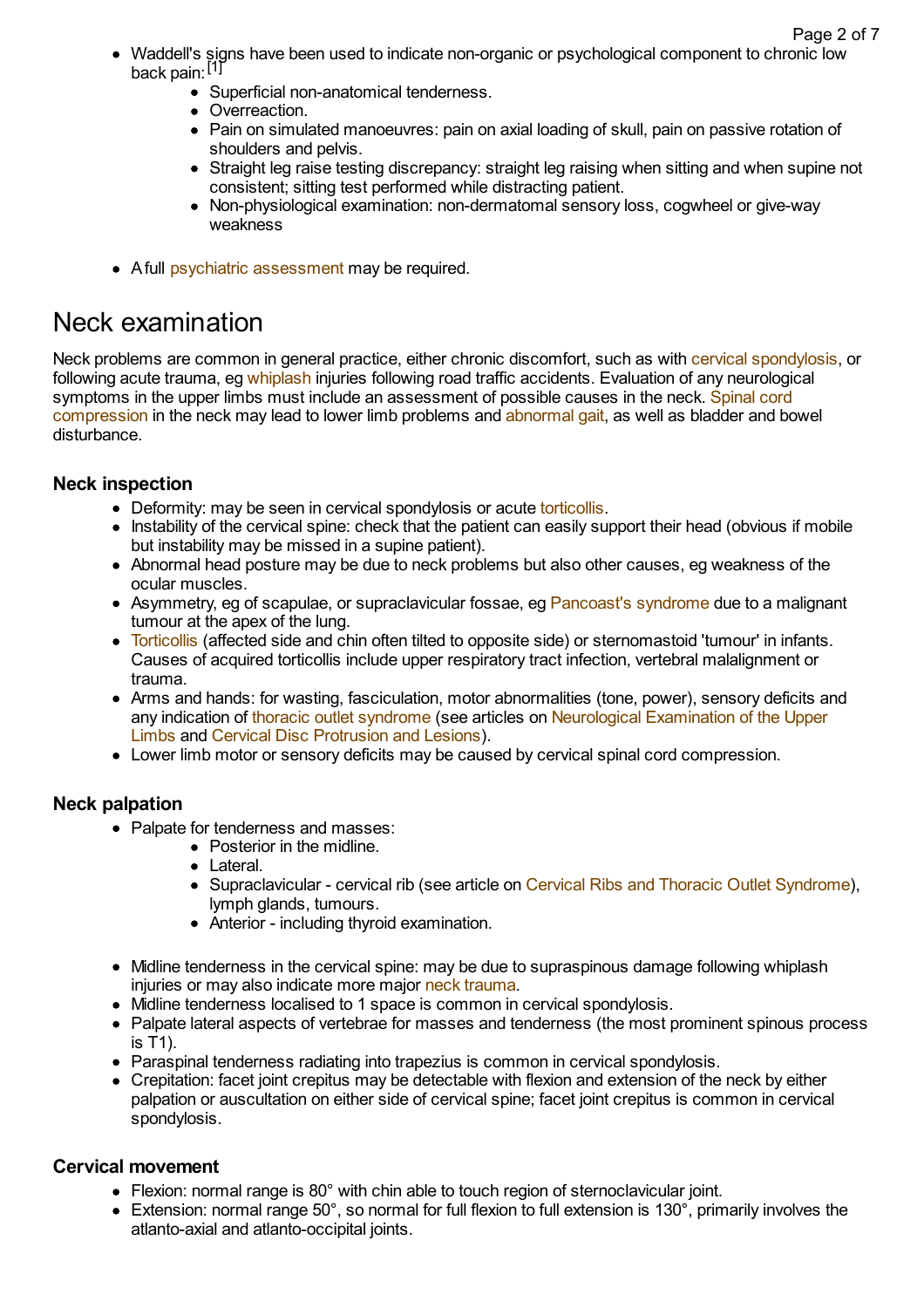- Lateral flexion: normal range is 45° to both sides; restriction of lateral flexion is common in cervical spondylosis. Inability of lateral flexion without forward flexion at same time suggests atlanto-axial and atlanto-occipital joint abnormalities.
- Lateral rotation: normal range is 80° to both sides; normally just short of plane of shoulders at full rotation. Rotation is restricted and painful in cervical spondylosis.

## **Neurological involvement**

See article on upper limb [examination](http://www.patient.co.uk/doctor/Neurological-Examination-of-the-Upper-Limbs.htm) (and dermatome diagrams in the article). Neurological features associated with cervical radiculopathy: [2]

- C5 nerve root:
	- Muscle weakness: shoulder abduction and flexion/elbow flexion.
	- Reflex changes: biceps.
	- Sensory changes: lateral arm.
- C6 nerve root:
	- Muscle weakness: elbow flexion/wrist extension.
	- Reflex changes: biceps/supinator.
	- Sensory changes: lateral forearm, thumb, index finger.
- C7 nerve root:
	- Muscle weakness: elbow extension, wrist flexion, finger extension.
	- Reflex changes: triceps.
	- Sensory changes: middle finger.
- C8 nerve root:
	- Muscle weakness: finger flexion.
	- Reflex changes: none.
	- Sensory changes: medial side lower forearm, ring and little finger.
- T1 nerve root:
	- Muscle weakness: finger abduction and adduction.
	- Reflex changes: none.
	- Sensory changes: medial side upper arm/lower arm.

# Thoraco-lumbar spine examination

Low back pain is a very common presentation in general practice. Although the cause and severity of back problems are often fairly clear, it is often essential to make a thorough assessment and detailed examination of the back. Athorough examination of the lower limbs is essential (see article on Neurological [Examination](http://www.patient.co.uk/doctor/Neurological-Examination-of-the-Lower-Limbs.htm) of the Lower Limbs).

# **Inspection**

- Observe for abnormal gait and posture, which may provide clues as to the nature and severity of the problem.
- Superficial landmarks include:
	- T1 is the most prominent spinous process at the base of the neck.
	- T7/T8: lower border of scapulae.
	- L4: iliac crests.
	- S2: dimples at posterior superior iliac spines.
- Assess curvature: kyphosis, scoliosis.
- Ask the patient to bend forwards: postural [scoliosis](http://www.patient.co.uk/search.asp?searchterm=SCOLIOSIS&collections=PPsearch) resolves; a structural scoliosis does not disappear and therefore needs further assessment. Alumber scoliosis may be associated with a prolapsed intervertebral disc. [Disappearance](http://www.patient.co.uk/search.asp?searchterm=DISC+PROLAPSE&collections=PPsearch) of a scoliosis when sitting suggests that the scoliosis may be secondary to shortening of a leg. Idiopathic scoliosis leads to short [stature](http://www.patient.co.uk/search.asp?searchterm=SHORT+STATURE&collections=PPsearch) with the trunk short in proportion to the limbs.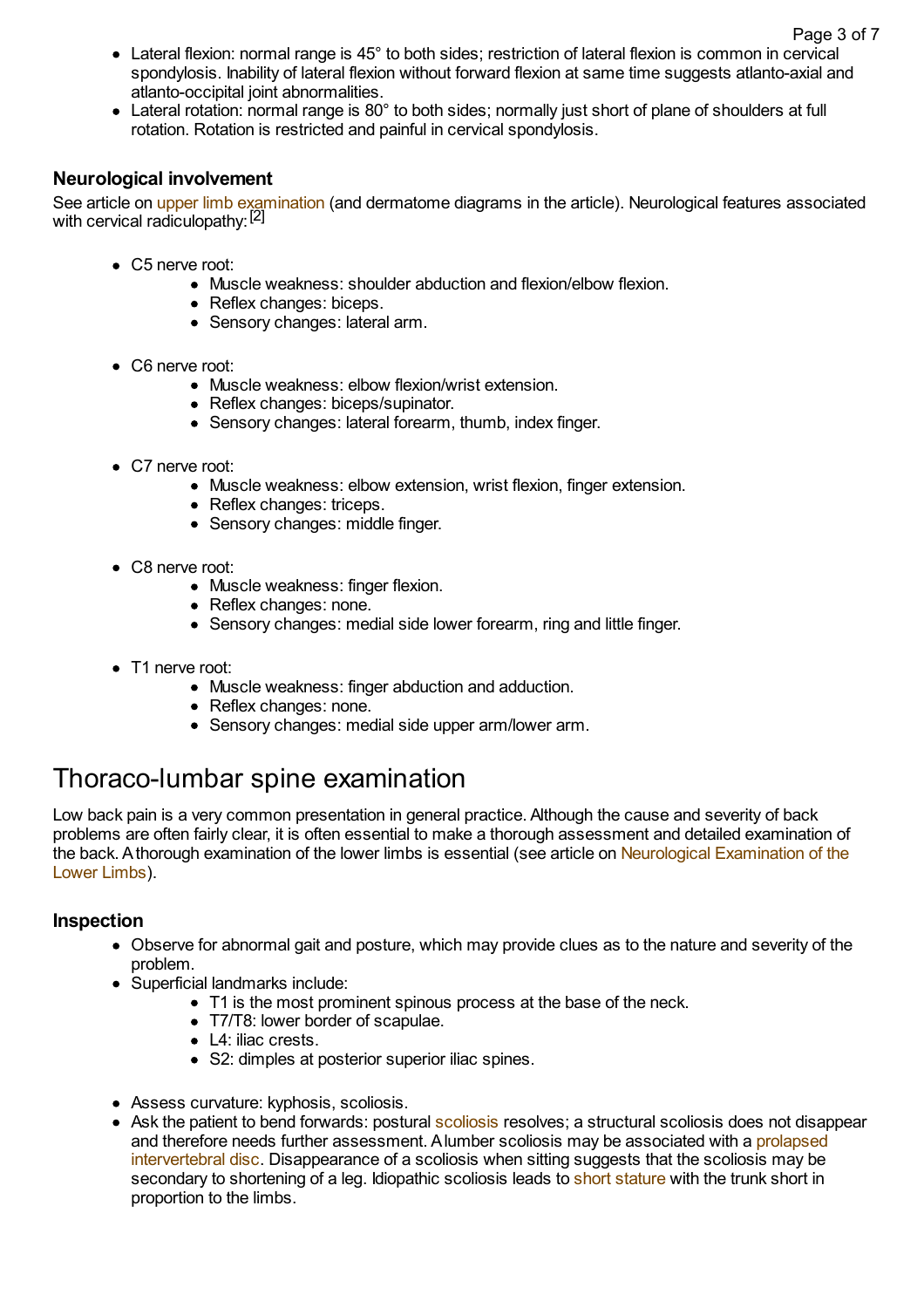- Ask the patient to extend their lower back. An increased kyphosis which is regular and mobile is found in postural kyphosis. Common causes of a fixed regular kyphosis are senile kyphosis (may be associated with [osteoporosis,](http://www.patient.co.uk/search.asp?searchterm=OSTEOPOROSIS&collections=PPsearch) [osteomalacia](http://www.patient.co.uk/search.asp?searchterm=OSTEOMALACIA&collections=PPsearch) or [pathological](http://www.patient.co.uk/search.asp?searchterm=PATHOLOGICAL+FRACTURES&collections=PPsearch) fracture), [Scheuermann's](http://www.patient.co.uk/search.asp?searchterm=SCHEUERMANN+S+DISEASE&collections=PPsearch) disease and [ankylosing](http://www.patient.co.uk/search.asp?searchterm=ANKYLOSING+SPONDYLITIS&collections=PPsearch) spondylitis. Common causes of an angular kyphosis, with a gibbus or prominent vertebral spine include fracture, [tuberculosis](http://www.patient.co.uk/search.asp?searchterm=MYCOBACTERIUM+TUBERCULOSIS&collections=PPsearch) or a congenital vertebral abnormality.
- Lumbar curvature: flattening or reversal of the normal lumbar lordosis as in a prolapsed intervertebral disc, [osteoarthritis](http://www.patient.co.uk/search.asp?searchterm=OSTEOARTHRITIS&collections=PPsearch) of the spine and ankylosing spondylitis. An increase in the lumbar curvature may be normal or due to [spondylolisthesis,](http://www.patient.co.uk/search.asp?searchterm=SPONDYLOLISTHESIS&collections=PPsearch) or secondary to an increased thoracic curvature or a flexion deformity of the hip.
- Look for any other abnormalities, eg café-au-lait spots, which may suggest [neurofibromatosis,](http://www.patient.co.uk/search.asp?searchterm=NEUROFIBROMATOSIS&collections=PPsearch) a fat pad or hairy patch suggestive of [spina](http://www.patient.co.uk/search.asp?searchterm=SPINA+BIFIDA&collections=PPsearch) bifida, or scarring suggestive of previous thoracotomy or spinal surgery.
- Functional overlay:
	- Ask the patient to sit up on the couch. Agenuine patient will have to flex the knees or they will fall back on the couch with pain.
	- Axial loading: apply pressure to the head. Overlay is suggested if this aggravates the back pain.

# **Palpation**

- Check for bone tenderness of the spine: tenderness may indicate serious pathology such as infection, fracture or malignancy.
- Ask the patient to lean forwards: tenderness between the spines of the lumbar vertebrae and at the lumbosacral junction and over the lumbar muscles may occur with prolapsed intervertebral disc and mechanical back pain.
- Check for tenderness over the sacroiliac joints. This may also occur in cases of mechanical back pain and with inflammation of the sacroiliac joints.
- Apalpable step at the lumbosacral junction may indicate spondylolisthesis.

# **Percussion**

- Ask the patient to bend forward. Lightly percuss the spine from the root of the neck to the sacrum.
- Significant pain is a feature of infections, fractures and neoplasms.
- An exaggerated response may be a feature of a non-organic problem.

### **Movements**

- Flexion:
	- Observe carefully as hip flexion can account for apparent motion in a rigid spine.
	- Flexion may be recorded by the distance between the fingers and the ground (most normal people can reach within 7cm of the floor) or the level that the person can reach (eg midtibia).
	- The overall flexion is due to a combination of thoracic, lumbar and hip movements, and does not distinguish between them.
	- Schober's test:
		- When the spine flexes, the distance between each pair of vertebral spines increases. Schober's test can be used to provide a quantitative evaluation of flexion of the lumbar spine.
		- Atape with a 15 cm mark is placed vertically in the midline upwards from the level of the dimples at the level of the posterior superior iliac spines). Mark the skin at 0 and at 15 cm and then ask the patient to flex as far forward as they can.
		- Record where the 15 cm mark on the skin strikes the tape. The increased distance along the tape is due only to flexion of the lumbar spine and is normally about 6-7 cm (less than 5 cm should be considered as abnormal).
		- Flexion in the thoracic spine may be measured with the upper point 30 cm from the previous zero mark. Thoracic flexion is normally only about 3 cm.
- Extension:
	- Ask the patient to arch their back; pain and restricted extension is particularly common in prolapsed intervertebral disc and spondylolysis.
	- Maximum range is thoracic 25° and lumbar 35°.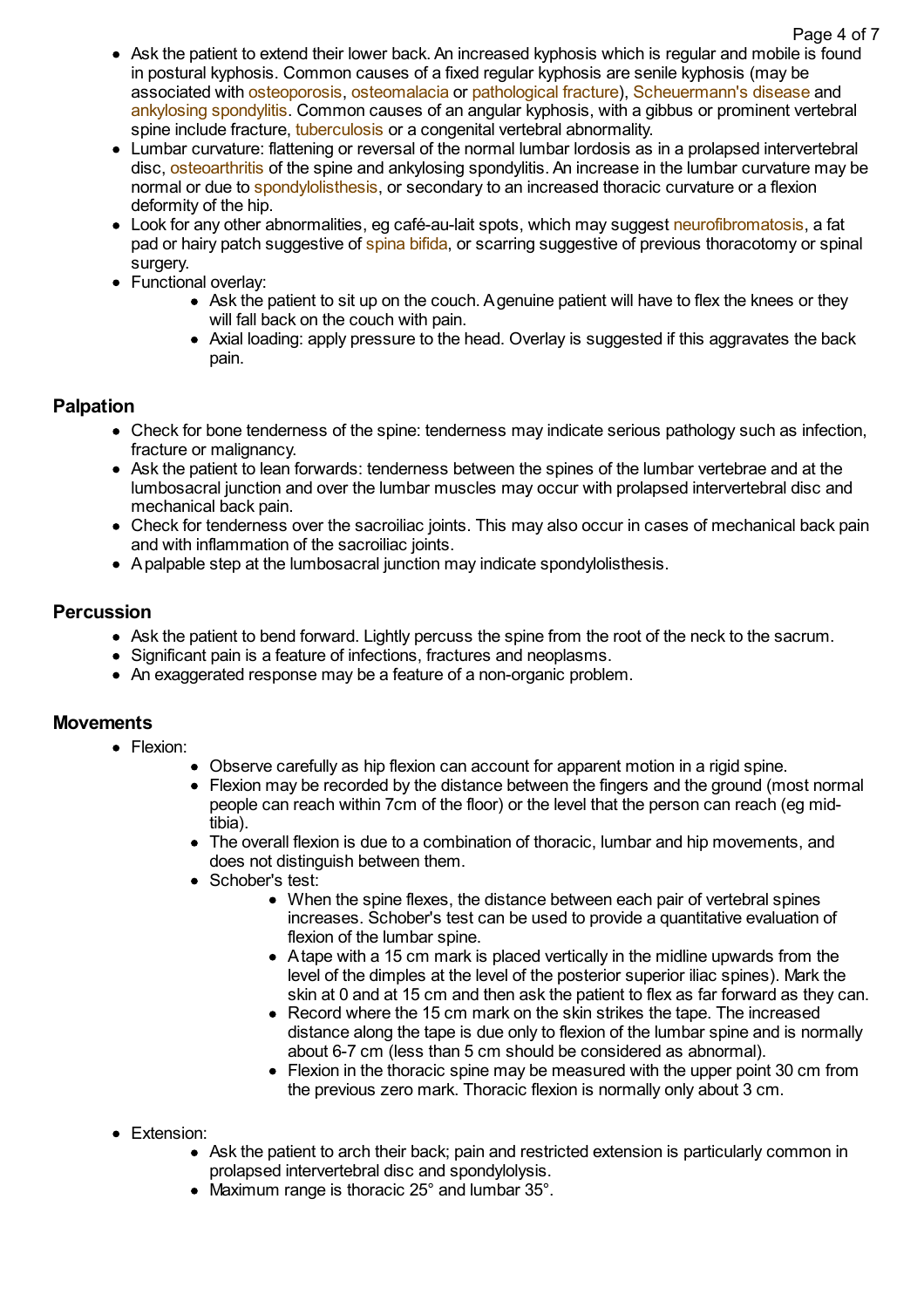- $\bullet$  Lateral flexion:
	- Ask the patient to slide their hands down the side of each leg in turn, and record the point reached, either in centimetres from the floor or the position that the fingers reach on the legs.
	- The contributions of the thoracic and lumbar spine are usually equal.
- Rotation:
	- The patient should be seated and asked to twist round to each side.
	- $\bullet$  The normal range is 40 $\degree$  and is almost entirely thoracic; lumbar contribution is 5 $\degree$  or less.
	- Performing the test with the patient's arms folded across their chest gives a more accurate assessment.

### **Suspected prolapsed intervertebral disc**

- Straight leg raising:
	- Passively flex thigh with extended leg while patient is supine. Dorsiflexion of foot helps to elicit pain. Stop when the patient complains of back or leg pain (hamstring tightness is not relevant). The test is negative if there is no pain. Paraesthesiae or pain in root distribution is very significant, indicating nerve root irritation.
	- Apositive result on the same side as the pain is said to be about 80% sensitive but only 40% specific; a positive result with the unaffected leg is said to be only 25% sensitive but 75% specific.
	- Back pain suggests, but is not indicative of, a central disc [prolapse](http://www.patient.co.uk/search.asp?searchterm=CENTRAL+DISC+PROTRUSION&collections=PPsearch), and leg pain suggests a lateral protrusion. Pain must be below the knee if the roots of the sciatic nerve are involved.
	- Lower the leg until pain disappears and then dorsiflex the foot. This increases tension on the nerve roots, aggravating any pain or paraesthesiae (positive sciatic stretch test).
- Bowstring test:
	- Once the level of pain has been reached, flex the knee slightly and apply firm pressure with the thumb in the popliteal fossa over the stretched tibial nerve. Radiating pain and paraesthesiae suggest nerve root irritation.
- Lasegue's sign:
	- With patient supine and hip flexed, dorsiflexion of the ankle causes pain or muscle spasm in the posterior thigh if there is lumbar root or sciatic nerve irritation.
- Femoral stretch test:
	- With the patient prone and the anterior thigh fixed to the couch, flex each knee in turn. This causes pain in the appropriate distributions by stretching the femoral nerve roots in L2-L4.
	- The pain produced is normally aggravated by extension of the hip.
	- The test is positive if pain is felt in the anterior compartment of thigh.

### **Neurological involvement**

Test the patellar (L3, L4) and achilles (L5, S1) reflexes.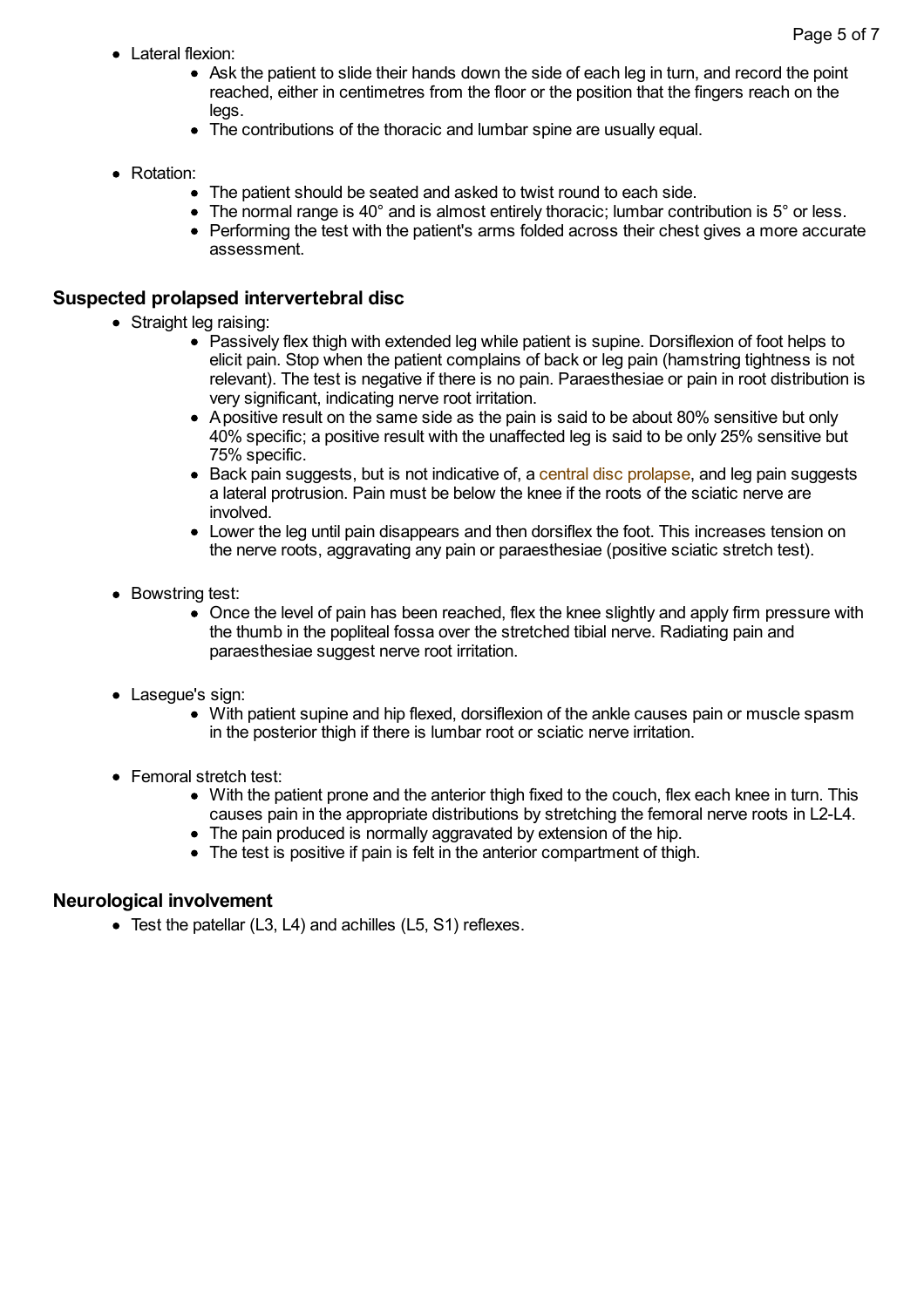Page 6 of 7

- Root pressure from a disc may affect myotomes and [dermatomes](http://www.patient.co.uk/search.asp?searchterm=DERMATOMES&collections=PPsearch) in a selective fashion; record any muscle wasting (compare girths of calf and thigh muscles):
	- Myotomes:
		- L2, L3: hip flexion and internal rotation
		- L4, L5; hip extension and external rotation
		- L3, L4: knee extension
		- L5, S1: knee flexion
		- L4, L5; ankle dorsiflexion
		- S1, S2: ankle plantar flexion
		- L4: ankle inversion
		- L5, S1: ankle eversion
	- Dermatomes:
		- L2: upper thigh
		- L3: knee
		- L4: medial aspect of the leg
		- L5: lateral aspect of the leg, medial side of the dorsum of the foot
		- S1: lateral aspect of the foot, the heel and most of the sole
		- S2: posterior aspect of the thigh
		- S3-S5: concentric rings around the anus, the outermost of which is S3

### **Suspected thoracic cord compression**

- Thoracic cord compression may be assessed by testing the abdominal reflexes. Use a blunt object to stroke the skin in each paraumbilical skin quadrant.
- Failure of the umbilicus to twitch in the direction of the stimulated quadrant suggests cord compression on that side at the appropriate level.
- The muscles of the upper quadrants are supplied by T7-T10, and the lower quadrants by T10-L1.

# **Suspected thoracic motor root dysfunction**

- Ask the patient to place their hands behind their head, flex their knees and sit up.
- Movement of the umbilicus to one side suggests a weakness of the abdominal muscles on the opposite side.
- Possible causes of nerve root compression include an osteophyte, tumour or spinal [dysraphism.](http://www.patient.co.uk/search.asp?searchterm=SPINA+BIFIDA&collections=PPsearch)

# Chest expansion

- Chest expansion may be particularly relevant in suspected cases of ankylosing spondylitis.
- Check the patient's chest expansion at the level of the 4th interspace.
- The normal range for an adult of average build is at least 6 cm.
- Less than 2.5 cm is considered abnormal.

# Abdominal and cardiovascular examination

- Depending on individual presentation, it is essential to consider non-musculoskeletal causes of back pain, eg urological, gynaecological, gastrointestinal, aortic [aneurysm](http://www.patient.co.uk/search.asp?searchterm=AORTIC+ANEURYSM&collections=PPsearch).
- Assessment of peripheral vascular system in lower limbs may be important with patient presenting with leg symptoms, to evaluate [peripheral](http://www.patient.co.uk/search.asp?searchterm=OCCLUSIVE+PERIPHERAL+VASCULAR+DISEASE&collections=PPsearch) vascular disease.
- Consider primary malignancy sites which may have [metastasised](http://www.patient.co.uk/search.asp?searchterm=BREAST+CANCER&collections=PPsearch) to the spine, especially breast cancer, thyroid [cancer,](http://www.patient.co.uk/search.asp?searchterm=THYROID+CANCER&collections=PPsearch) renal [cancer,](http://www.patient.co.uk/search.asp?searchterm=KIDNEY+CANCER&collections=PPsearch) [prostate](http://www.patient.co.uk/search.asp?searchterm=PROSTATE+CANCER&collections=PPsearch) cancer and lung [cancer.](http://www.patient.co.uk/search.asp?searchterm=LUNG+CANCER&collections=PPsearch)

# Hip and sacroiliac joint examination

- Check the hip joints for range of movement and for pain or limitation. Hip [problems](http://www.patient.co.uk/search.asp?searchterm=HIP+PROBLEMS&collections=PPsearch) may present with predominantly back and buttock pain as well as pain in the groin. Aloss of range on internal rotation of the hip is often the earliest sign of hip disease.
- Osteoarthritis of the hip may be clinically confused with low back pain, particularly prolapsed intervertebral disc.